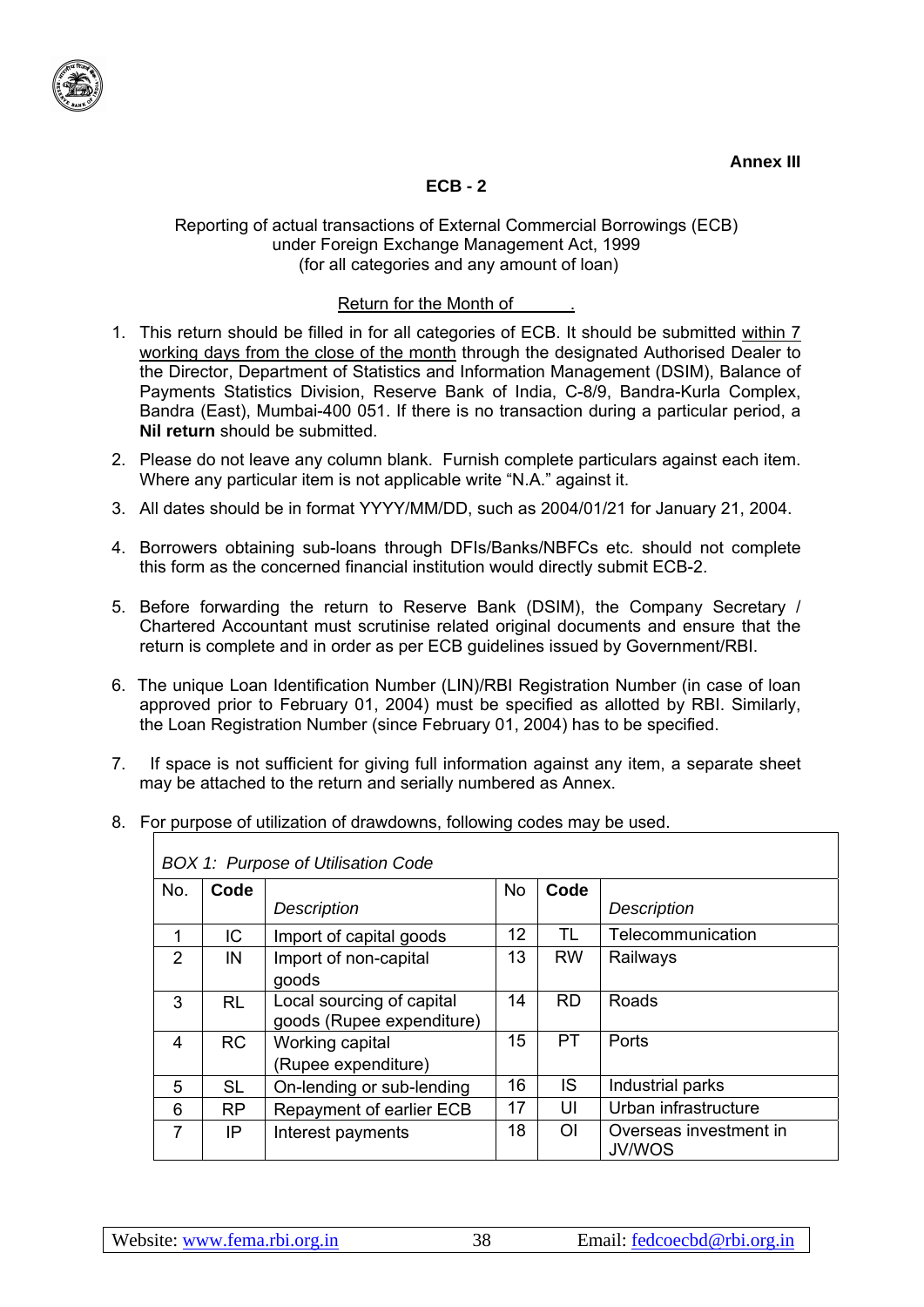

| 8  | <b>HA</b> | Amount held abroad           | 19 |     | Development of Integrated          |
|----|-----------|------------------------------|----|-----|------------------------------------|
|    |           |                              |    |     | Township                           |
| 9  | <b>NP</b> | New project                  | 20 | DI  | <b>PSU Disinvestment</b>           |
| 10 | ME        | Modernisation / expansion of | 21 | TS. | <b>Textile/steel Restructuring</b> |
|    |           | existing units               |    |     | Package                            |
| 11 | <b>PW</b> | Power                        | 22 | MF  | Micro finance activity             |
|    |           |                              | 23 |     | Others (Pl. specify)               |

9. For source of funds for remittances, following codes are to be used.

|     |      | <b>BOX 2: Source of Funds for remittance</b> |
|-----|------|----------------------------------------------|
| No. | Code |                                              |
|     |      | Description                                  |
|     | А    | Remittance from India                        |
| 2   | в    | Account held abroad                          |
| 3   |      |                                              |
|     |      | <b>Exports proceeds held abroad</b>          |
| 4   |      |                                              |
|     |      | <b>Conversion of equity capital</b>          |
| 5   |      | Others (Specify)                             |

| FOR RBI (DSIM) Use only |  | Loan key    |  |  |                                           |  |  |  |  |  |  |
|-------------------------|--|-------------|--|--|-------------------------------------------|--|--|--|--|--|--|
| <b>CS-DRMS Team</b>     |  | Received on |  |  | Action Taken on<br>Loan<br>Classification |  |  |  |  |  |  |
|                         |  |             |  |  |                                           |  |  |  |  |  |  |

## Part A: Loan Identification Particulars

| ∟RN`<br>Toan Registration N<br>Loan Registration Number |  |  |  |  |  |  |  |  |  |  |
|---------------------------------------------------------|--|--|--|--|--|--|--|--|--|--|
|---------------------------------------------------------|--|--|--|--|--|--|--|--|--|--|

|                     | Loan Amount |        | <b>Borrower Particulars</b>                                                                                 |  |  |  |
|---------------------|-------------|--------|-------------------------------------------------------------------------------------------------------------|--|--|--|
| As per<br>Agreement | Currency    | Amount | Name and address of the Borrower<br>(Block<br>Letters)                                                      |  |  |  |
|                     |             |        |                                                                                                             |  |  |  |
| Revised             |             |        | <b>Contact Person's Name:</b><br>Designation:<br>Phone No.:<br>Fax no.<br>$\sim$ 100 $\pm$<br>E-mail $ID$ : |  |  |  |

Part B: Actual Transaction Details

1. Draw-down during the month :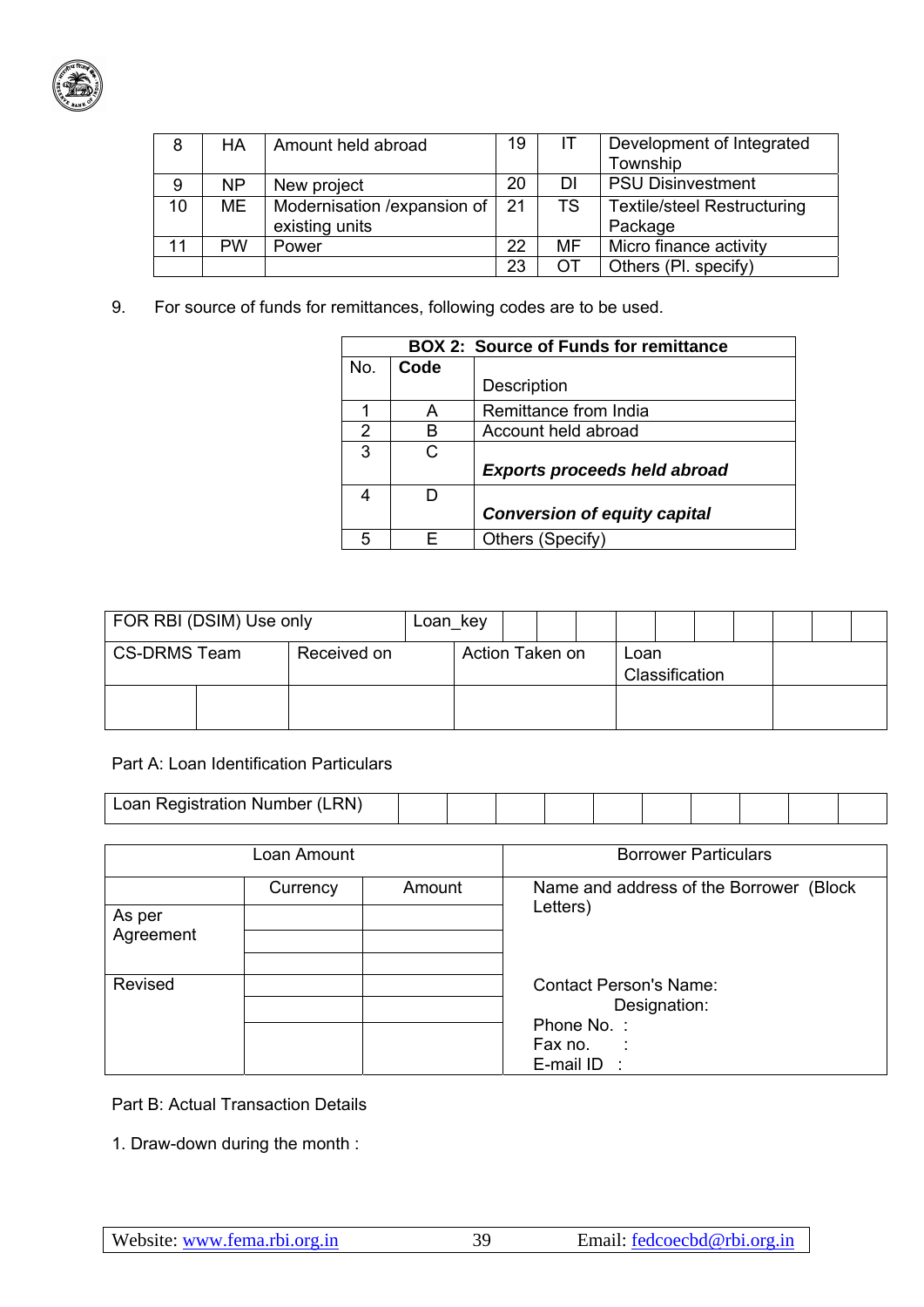

| Date<br>(YYYY/MM/DD)<br>(Please see note                                                                                                                                                                                            | Currency | Amount | (in loan currency) | Amount of loan committed but not<br>yet drawn at the end of the month |  |  |  |  |
|-------------------------------------------------------------------------------------------------------------------------------------------------------------------------------------------------------------------------------------|----------|--------|--------------------|-----------------------------------------------------------------------|--|--|--|--|
| below)                                                                                                                                                                                                                              |          |        | Currency           | Amount                                                                |  |  |  |  |
|                                                                                                                                                                                                                                     |          |        |                    |                                                                       |  |  |  |  |
|                                                                                                                                                                                                                                     |          |        |                    |                                                                       |  |  |  |  |
|                                                                                                                                                                                                                                     |          |        |                    |                                                                       |  |  |  |  |
|                                                                                                                                                                                                                                     |          |        |                    |                                                                       |  |  |  |  |
| Note: 1. In the case of <b>import</b> of goods or services, date of import may be furnished against date of<br>draw-down.<br>2. In the case of financial lease date of acquisition of the goods is to be mentioned as date of draw- |          |        |                    |                                                                       |  |  |  |  |
|                                                                                                                                                                                                                                     | down.    |        |                    |                                                                       |  |  |  |  |

- 3. In the case of **securitised instruments**, date of issue may be shown as date of draw-down
- 2. Schedule of balance amount of loan to be drawn in future:

| Tranche<br>No | Expected<br>Date            | Currency | Amount | If more than one equal<br>installment |                                            |  |
|---------------|-----------------------------|----------|--------|---------------------------------------|--------------------------------------------|--|
|               | (YYYY/MM/DD)<br>of drawdown |          |        | Total number<br>of drawals            | No. of<br>drawals in a<br>calendar<br>vear |  |
|               |                             |          |        |                                       |                                            |  |
|               |                             |          |        |                                       |                                            |  |

3. Details of utilisation of draw-downs during the month:

| Tranche<br>No. | Date<br>(YYYY/MM/DD) | Purpose<br>codes<br>(See BOX 1) | Country | Currency | Amount | Fresh<br>Disbursement/<br>From A/c held<br>abroad |
|----------------|----------------------|---------------------------------|---------|----------|--------|---------------------------------------------------|
|                |                      |                                 |         |          |        |                                                   |

4. Amount parked abroad outstanding as on beginning of the month \_\_\_\_\_:

| Date<br>(YYYY/MM/DD) | Name of bank and   Account No.<br>branch | Currency | Amount |
|----------------------|------------------------------------------|----------|--------|
|                      |                                          |          |        |
|                      |                                          |          |        |

5. Utilisation of amount parked abroad.

| Date<br>(YYYY/MM/DD) | Name of bank Account<br>and branch | No. | Currency | l Amount | Purpose |
|----------------------|------------------------------------|-----|----------|----------|---------|
|                      |                                    |     |          |          |         |
|                      |                                    |     |          |          |         |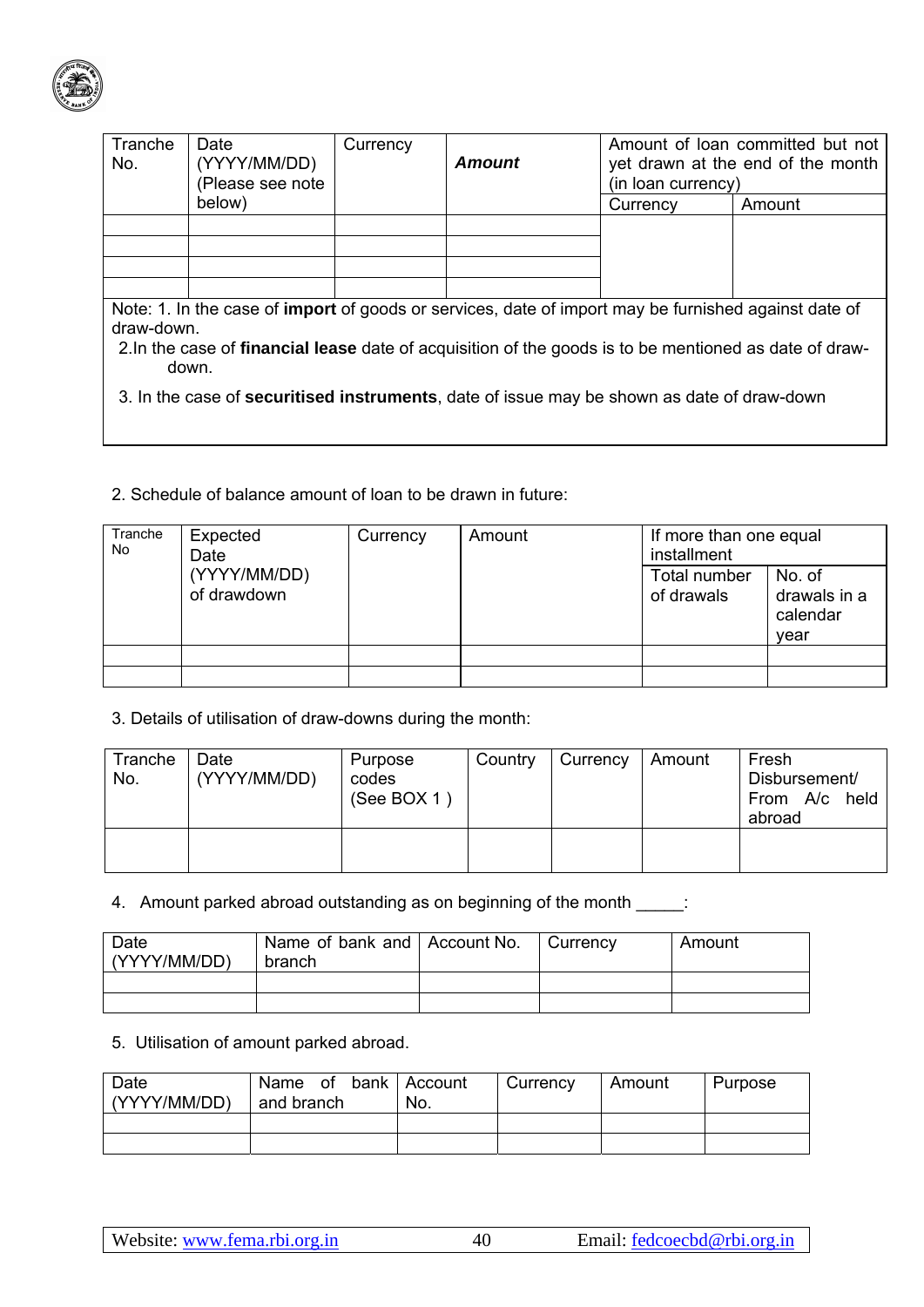

## 6. Debt Servicing during the month -

| Tranche<br>No. | Purpose           | Date<br>Remittance | οf | Currency | Amount | remittance<br>2) | Source of Prepaymen<br>(See Box $\vert$ of Principal<br>(Y/N) |
|----------------|-------------------|--------------------|----|----------|--------|------------------|---------------------------------------------------------------|
|                | Principal         |                    |    |          |        |                  |                                                               |
|                | Interest $@$ rate |                    |    |          |        |                  |                                                               |
|                | Others (Specify)  |                    |    |          |        |                  |                                                               |

\* In case of prepayment please provide details: Automatic Route / Approval No. Date: Amount:

### 7. Derivative transactions (Interest rate, Currency swap) during the month (if any) -

| Type of Swap     | Swap Dealer |         | Counter party |         | Implementatio |
|------------------|-------------|---------|---------------|---------|---------------|
|                  | Name        | Countrv | Name          | Country | n Date        |
| Rate<br>Interest |             |         |               |         |               |
| swap             |             |         |               |         |               |
| Currency swap    |             |         |               |         |               |
| Others (specify) |             |         |               |         |               |

| Tranche<br>No. | New Currency | Interest Rate on the<br>New Currency | New Interest Rate<br>on the Loan Currency | <b>Maturity Date</b><br>of the swap deal |
|----------------|--------------|--------------------------------------|-------------------------------------------|------------------------------------------|
|                |              |                                      |                                           |                                          |
|                |              |                                      |                                           |                                          |

8. Revised Principal Repayment Schedule (if revised / entered into Interest rate swap)

| Date (YYYY/MM/DD)         | Currency | Amount in<br>Foreign<br>Currency in<br>each | If more than one equal<br>installments |                                          | Annuity<br>Rate          |
|---------------------------|----------|---------------------------------------------|----------------------------------------|------------------------------------------|--------------------------|
| (First repayment<br>date) |          |                                             | Total<br>Number of<br>installments     | No. of payments<br>in a calendar<br>year | (if annuity)<br>payment) |
|                           |          | transactions                                |                                        | (1, 2, 3, 4, 6, 12)                      |                          |
|                           |          |                                             |                                        |                                          |                          |
|                           |          |                                             |                                        |                                          |                          |

9. Amount of outstanding loan at the end of the month :

Currency and the currency of the currency of the currency of  $\vert \cdot \vert$  amount: (For RBI Use) We hereby certify that the particulars given above are true and correct to the best of our knowledge and belief. No material information has been withheld and / or misrepresented. Place :  $\frac{1}{2}$  ,  $\frac{1}{2}$  ,  $\frac{1}{2}$  ,  $\frac{1}{2}$  ,  $\frac{1}{2}$  ,  $\frac{1}{2}$ Stamp (Signature of Authorised Official)